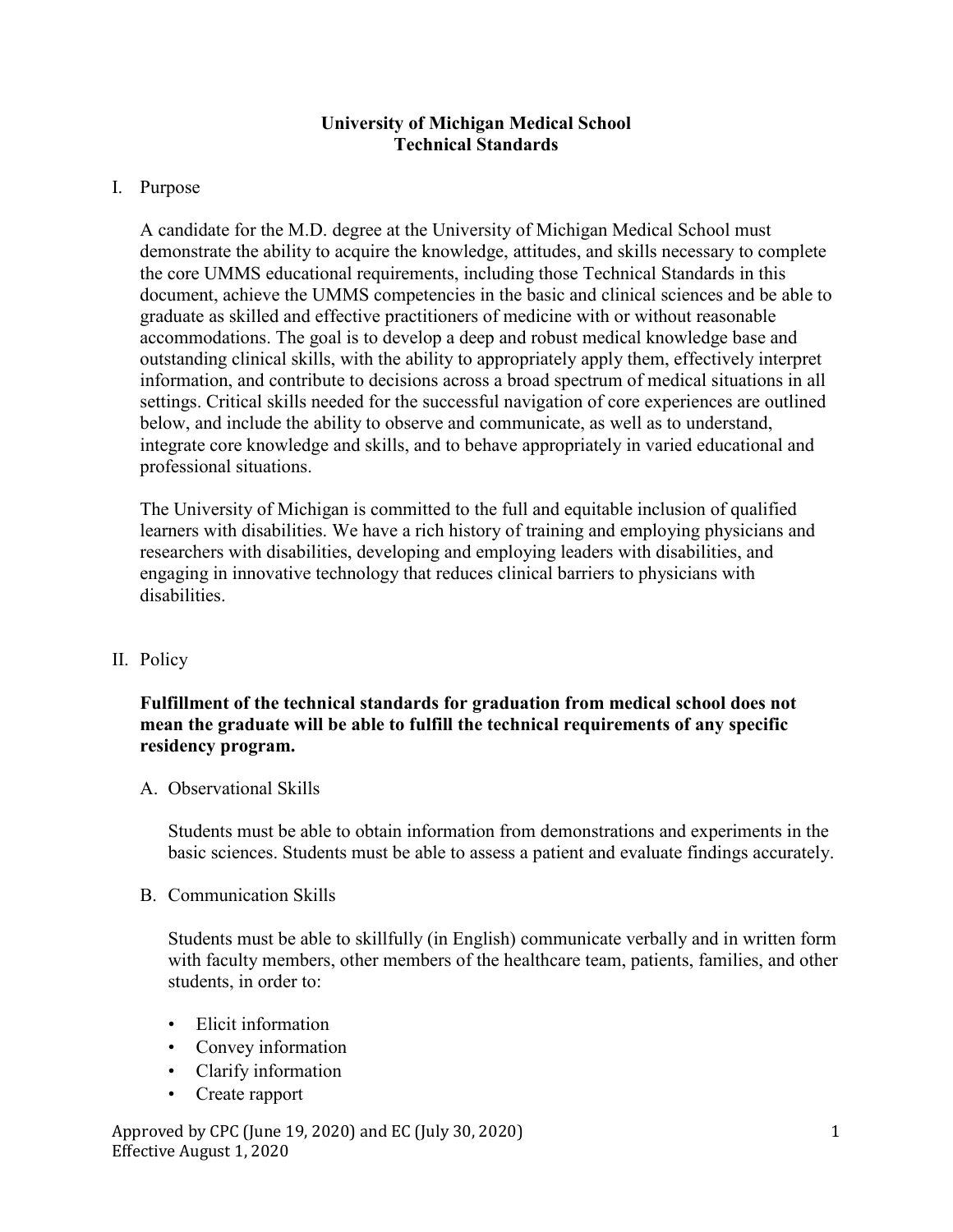- Develop therapeutic relationships
- Demonstrate the University of Michigan Medical School Competencies required for graduation
- C. Examination and Diagnostic Skills

Students must possess the capacity to perform a physical examination and diagnostic examination and to provide or direct general care and the provision of emergency treatment to patients.

D. Intellectual-Conceptual Skills

Students must be able to assimilate detailed and complex information presented in both didactic and clinical coursework, and engage in problem solving. Students are expected to possess the ability to measure, calculate, reason, analyze, synthesize, and transmit information. In addition, students must be able to comprehend three-dimensional relationships and to understand the spatial relationships of structures and to adapt to different learning environments and modalities. Students must be able to effectively learn, participate, collaborate and contribute as a part of a team. Students will need to synthesize information effectively both in person and via remote technology. Students must be able to interpret causal connections and make accurate, fact-based conclusions based on available data and information. Students must be able to formulate a hypothesis, investigate the potential answers and outcomes and formulate appropriate and accurate conclusions.

E. Behavioral Attributes, Social Skills and Professional Expectations

Students must exhibit sufficient maturity and emotional stability required for full utilization of their intellectual abilities, which includes, but is not limited to, the exercise of good judgment and the prompt completion of responsibilities associated with the diagnosis and care of patients. Students must exhibit integrity, honesty, professionalism, compassion, and are expected to display a spirit of cooperation and teamwork. Students are expected to understand the legal and ethical aspects of the practice of medicine and function within the law and ethical standards of the medical profession. Students must interact with patients and their families, health care professionals, colleagues, faculty, and staff in a courteous, professional, and respectful manner. Students accept responsibility for learning and exercising good judgment and are expected to contribute to collaborative, constructive learning environments; accept constructive feedback from others; and take personal responsibility for making appropriate positive changes. Students must possess the physical and emotional endurance to tolerate physically demanding workloads and function in a competent and professional manner in high stress, fast paced situations, adapt to changing environments, display flexibility, and manage the uncertainty intrinsic in the care of patients and the health care system.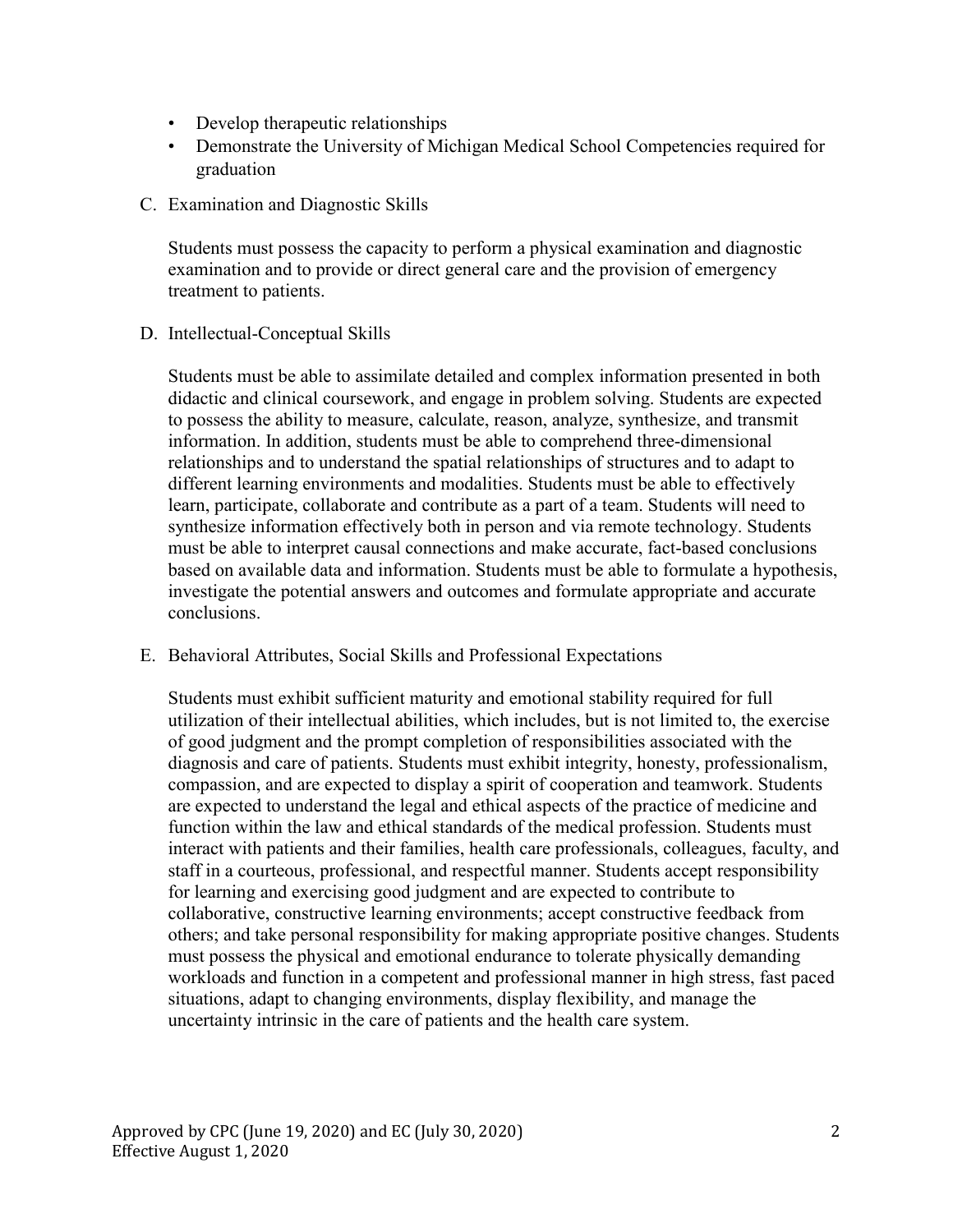- III. Procedure
	- A. Evaluation and Implementation of Reasonable Accommodations

The University of Michigan is committed to the full and meaningful inclusion of students with disabilities.

Students with disabilities should contact the UMMS Learning Specialist to request accommodations. The Learning specialist will engage in a confidential, collaborative, and interactive process with the student, the Advisory Board on Accommodations and Technical Standards and/or other UMMS faculty members as needed to determine reasonable accommodations. Given the clinical nature of medical education, additional time may be needed to implement accommodations. Timely disclosure and requests by students are essential and encouraged as accommodations are not applied retroactively.

Students may 1) appeal accommodation decisions through the UMMS Competency Committee, and 2) appeal decisions of the UMMS Competency Committee through the Executive Committee of the Medical School.

IV. Statement of Understanding and Agreement

I understand that fulfillment of the technical standards for graduation from the University of Michigan Medical School does not mean that I will be able to fulfill the technical requirements of any specific residency program.

This document applies to all years of my medical school training at the University of Michigan Medical School.

I have read and understood the above policy. I agree to adhere to the stated procedures.

 $\mathcal{L}_\mathcal{L} = \{ \mathcal{L}_\mathcal{L} = \{ \mathcal{L}_\mathcal{L} = \{ \mathcal{L}_\mathcal{L} = \{ \mathcal{L}_\mathcal{L} = \{ \mathcal{L}_\mathcal{L} = \{ \mathcal{L}_\mathcal{L} = \{ \mathcal{L}_\mathcal{L} = \{ \mathcal{L}_\mathcal{L} = \{ \mathcal{L}_\mathcal{L} = \{ \mathcal{L}_\mathcal{L} = \{ \mathcal{L}_\mathcal{L} = \{ \mathcal{L}_\mathcal{L} = \{ \mathcal{L}_\mathcal{L} = \{ \mathcal{L}_\mathcal{$ 

Signature Date Date Printed Name Printed Name Date

# V. SPG Reference – N/A

|                                                                                                                                                                                                                                                                                                                                                                                                                          | Original approval: University of Michigan Medical School Executive Committee |  |
|--------------------------------------------------------------------------------------------------------------------------------------------------------------------------------------------------------------------------------------------------------------------------------------------------------------------------------------------------------------------------------------------------------------------------|------------------------------------------------------------------------------|--|
| Approval date:                                                                                                                                                                                                                                                                                                                                                                                                           | August 27, 1992                                                              |  |
| Reviewed and<br>Approved by:                                                                                                                                                                                                                                                                                                                                                                                             | Clinical Academic Review Board                                               |  |
| Approved date:                                                                                                                                                                                                                                                                                                                                                                                                           | June 2001                                                                    |  |
| Reviewed and<br>Approved by:                                                                                                                                                                                                                                                                                                                                                                                             | Basic Academic Review Board                                                  |  |
| Approved date:                                                                                                                                                                                                                                                                                                                                                                                                           | April 2006                                                                   |  |
| Reviewed and                                                                                                                                                                                                                                                                                                                                                                                                             | <b>Curriculum Policy Committee</b>                                           |  |
| $\overline{A}$ $\overline{A}$ $\overline{A}$ $\overline{A}$ $\overline{A}$ $\overline{A}$ $\overline{A}$ $\overline{A}$ $\overline{A}$ $\overline{A}$ $\overline{A}$ $\overline{A}$ $\overline{A}$ $\overline{A}$ $\overline{A}$ $\overline{A}$ $\overline{A}$ $\overline{A}$ $\overline{A}$ $\overline{A}$ $\overline{A}$ $\overline{A}$ $\overline{A}$ $\overline{A}$ $\overline{$<br>$\mathbf{1}$<br>$\sum_{i=1}^{n}$ |                                                                              |  |

Approved by CPC (June 19, 2020) and EC (July 30, 2020) Effective August 1, 2020